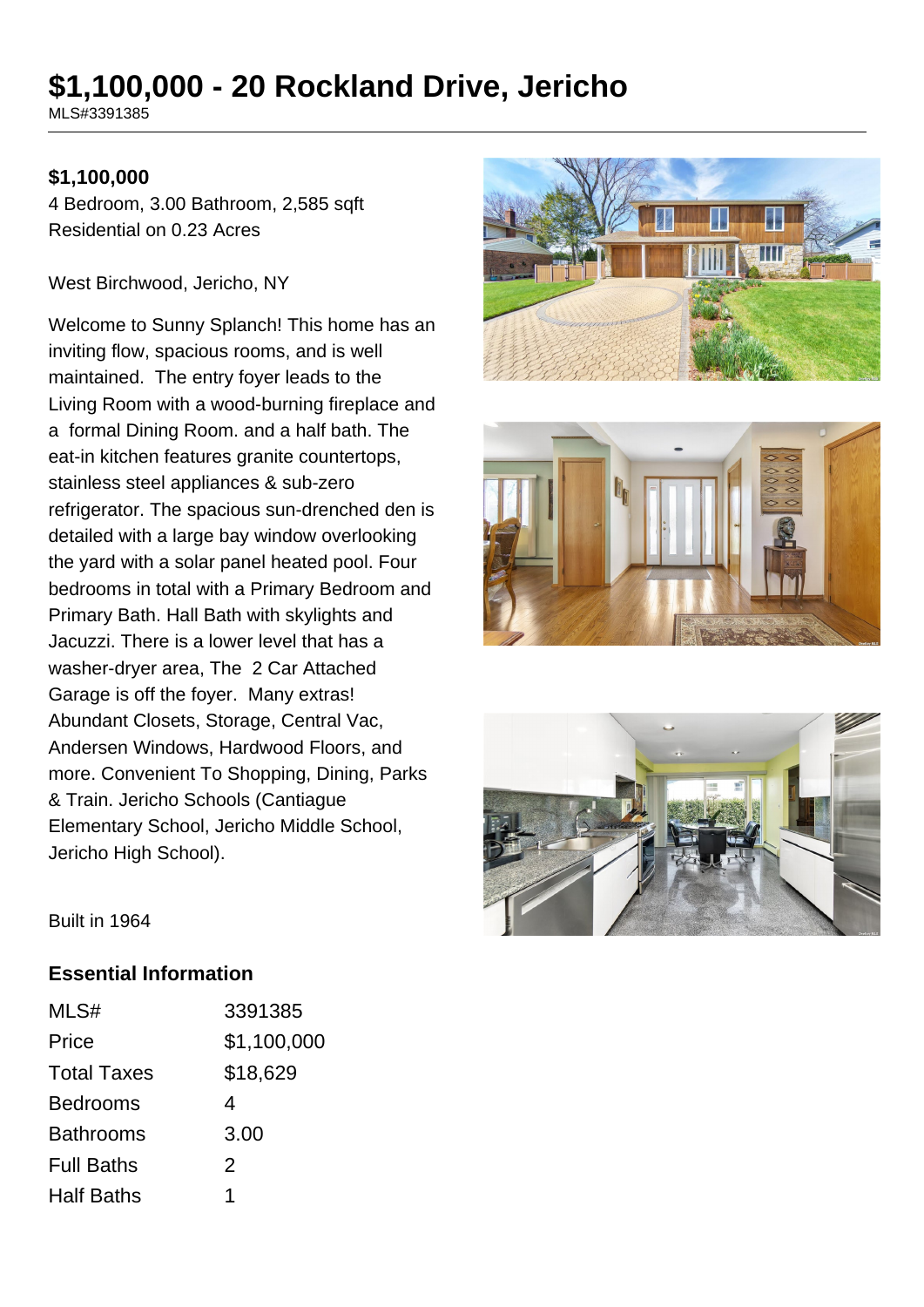| Square Footage 2,585     |                                |  |
|--------------------------|--------------------------------|--|
| Lot Square Footage10,000 |                                |  |
| Acres                    | 0.23                           |  |
| <b>Year Built</b>        | 1964                           |  |
| <b>Type</b>              | Residential                    |  |
| Sub-Type                 | <b>Single Family Residence</b> |  |
| <b>Style</b>             | Splanch                        |  |
| <b>Status</b>            | Pending                        |  |
|                          |                                |  |

# **Community Information**

| Address      | 20 Rockland Drive     |
|--------------|-----------------------|
| Subdivision  | <b>West Birchwood</b> |
| City         | Jericho               |
| County       | <b>Nassau</b>         |
| <b>State</b> | <b>NY</b>             |
| Zip Code     | 11753                 |

# **Amenities**

| Parking      | Private, Attached, 2 Car Attached, Driveway |
|--------------|---------------------------------------------|
| # of Garages | 2                                           |
| Garages      | Private, Attached, 2 Car Attached, Driveway |
| Has Pool     | Yes                                         |
| Pool         | <b>Above Ground</b>                         |

# **Interior**

| Interior                 | Hardwood                                                                                                                                   |
|--------------------------|--------------------------------------------------------------------------------------------------------------------------------------------|
| <b>Interior Features</b> | Den/Family Room, Eat-in Kitchen, Exercise Room, Formal Dining Room,<br>Entrance Foyer, Granite Counters, Master Bath, Powder Room, Storage |
| Heating                  | Natural Gas, Baseboard, Hot Water                                                                                                          |
| Cooling                  | <b>Central Air</b>                                                                                                                         |
| Fireplace                | Yes                                                                                                                                        |
| # of Fireplaces          | 1                                                                                                                                          |
| Has Basement             | Yes                                                                                                                                        |
| <b>Basement</b>          | Partial                                                                                                                                    |
|                          |                                                                                                                                            |

## **Exterior**

| Exterior       | Frame       |
|----------------|-------------|
| <b>Windows</b> | Skylight(s) |
| Construction   | Frame       |